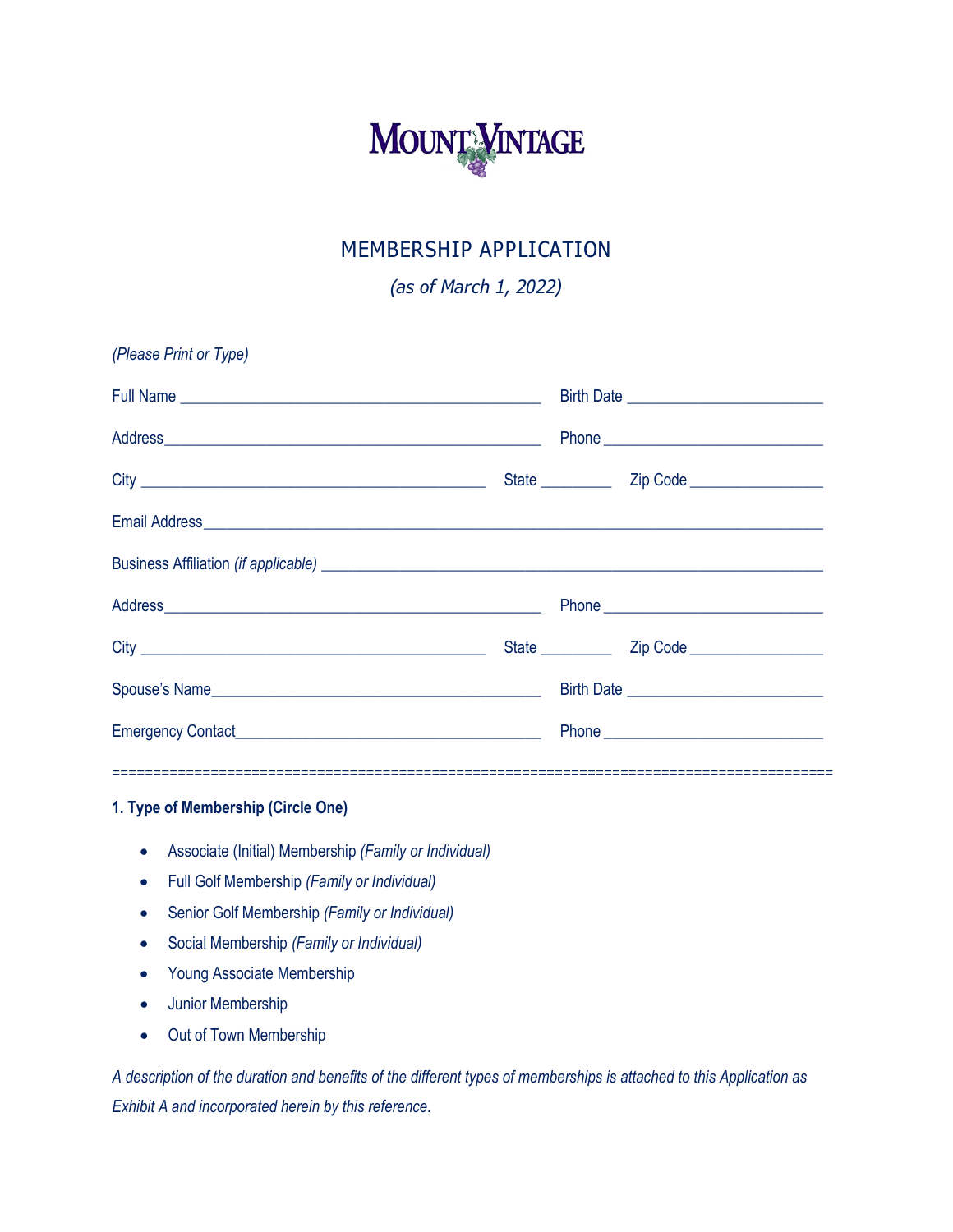#### **2. Terms and Conditions**

As a member, you agree (a) to be bound by the Club Rules that are in effect at that time, (b) to pay all charges and fees at the time of membership activation, and (c) to be responsible to the Golf Club for your conduct and the conduct of your guests. For your convenient reference, attached to this Application as Exhibit B is a current copy of the Club Rules, which may be changed from time to time at the exclusive discretion of the Mount Vintage Golf Club. Notice will be provided of any change(s) to the Club Rules.

*I hereby apply for the membership indicated in Paragraph 1 above.*

*\*By signing below, I acknowledge that I have read and understood all the Terms and Conditions relating to my membership.*

Member's Signature \_\_\_\_\_\_\_\_\_\_\_\_\_\_\_\_\_\_\_\_\_\_\_\_\_\_\_\_\_\_\_\_\_\_\_\_\_\_\_\_\_\_\_\_\_\_\_\_\_Date \_\_\_\_\_\_\_\_\_

*\*MEMBERSHIP FEES ARE PAYABLE UPON ACCEPTANCE*

*Mail/Deliver Application To: Mount Vintage Golf Club, 375 Mount Vintage Plantation Drive North Augusta, SC 20860*

# *EXHIBIT A Mount Vintage Golf Club MEMBERSHIP OPTIONS*

*A limited number of memberships at Mount Vintage Golf Club (the "Golf Club") are available to the public without discriminatory regard to race, creed, religion or national origin. Such memberships are provided at the discretion of the management of the Golf Club. Prospective purchasers must complete an application and acknowledge an understanding of the terms and conditions of membership.*

*Members are required to comply with the Club Rules, as the same may be amended from time-to-time. The management of the Golf Club reserves the right to revoke any membership in the event the Member violates any Club Rules.*

#### *Course Recognized Holidays are as follows:*

- *Thanksgiving*
- *Christmas Eve*
- *Christmas Day*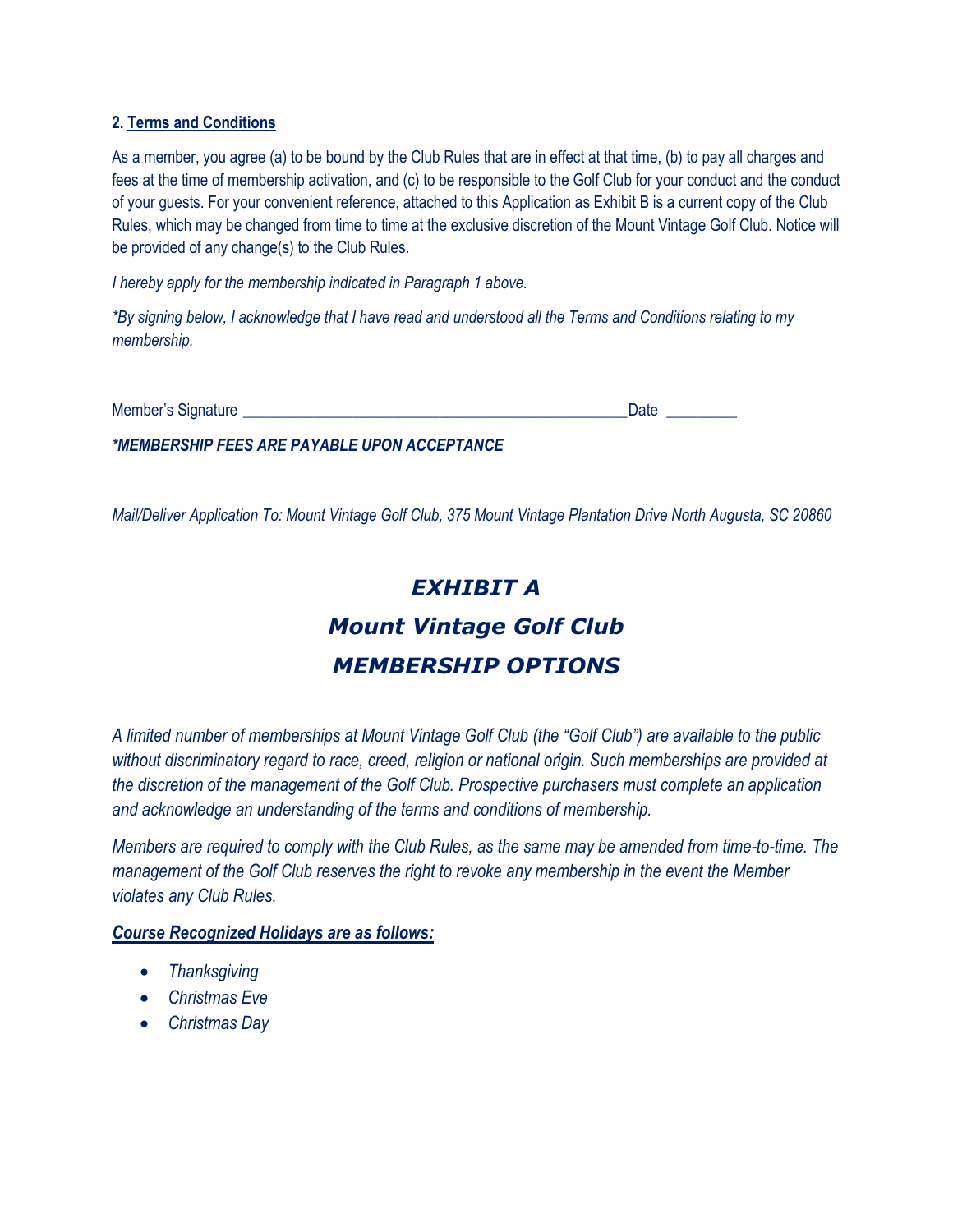

# **Mount Vintage Golf Club Membership Opportunities**

(as of March 1, 2022)

#### **ASSOCIATE (INITIAL) MEMBERSHIP**

\*only for the first year of membership

- Unlimited weekday golf, weekend golf and range balls
- ♦ 15% rebate in Vintage Grille & Golf Shop (apparel only)
- ♦ 21-day advanced tee time reservations

#### **FULL GOLF MEMBERSHIP**

- Unlimited weekday golf, weekend golf and range balls
- ♦ 15% rebate in Vintage Grille & Golf Shop (apparel only)
- ♦ 21-day advanced tee time reservations
- 

#### **SENIOR MEMBERSHIP**

\*for ages 65 years and older

Unlimited weekday golf, weekend golf and range balls

♦ 15% rebate in Vintage Grille & Golf Shop (apparel only)

♦ 21-day advanced tee time reservations

#### **SOCIAL MEMBERSHIP**

- If Limited to one round per month and only pay cart fee
- Fractice facilities are available on day of play
- ♦ 15% rebate in Vintage Grille & Golf Shop (apparel only)
- 
- 

#### **CORPORATE MEMBERSHIP**

- ♦ Unlimited weekday golf, weekend golf and range balls
- ♦ 15% rebate in Vintage Grille & Golf Shop (apparel only) AVAILABLE UP To 3 EMPLOYEES........... \$460 PER MONTH
- ADDITIONAL INDIVIDUALS ................... \$155 PER MONTH

#### **YOUNG ASSOCIATE MEMBERSHIP**

- \*for ages 21-32
- Unlimited weekday golf, weekend golf and range balls \$110 PER MONTH

#### **JUNIOR MEMBERSHIP**

\*for ages 18 and under (walking only)

Unlimited weekday golf, weekend golf and range balls **\$60 PER MONTH** 

#### **OUT OF TOWN MEMBERSHIP**

\*must live 50 miles outside of North Augusta and provide documentation of address

♦ Unlimited weekday golf, weekend golf and range balls \$100 PER MONTH



\*A family membership is defined as a husband, wife/ spouse, and any children under the age of 23 still living at home, in college or serving in the military

#### **MOUNTVINTAGEGOLF.COM**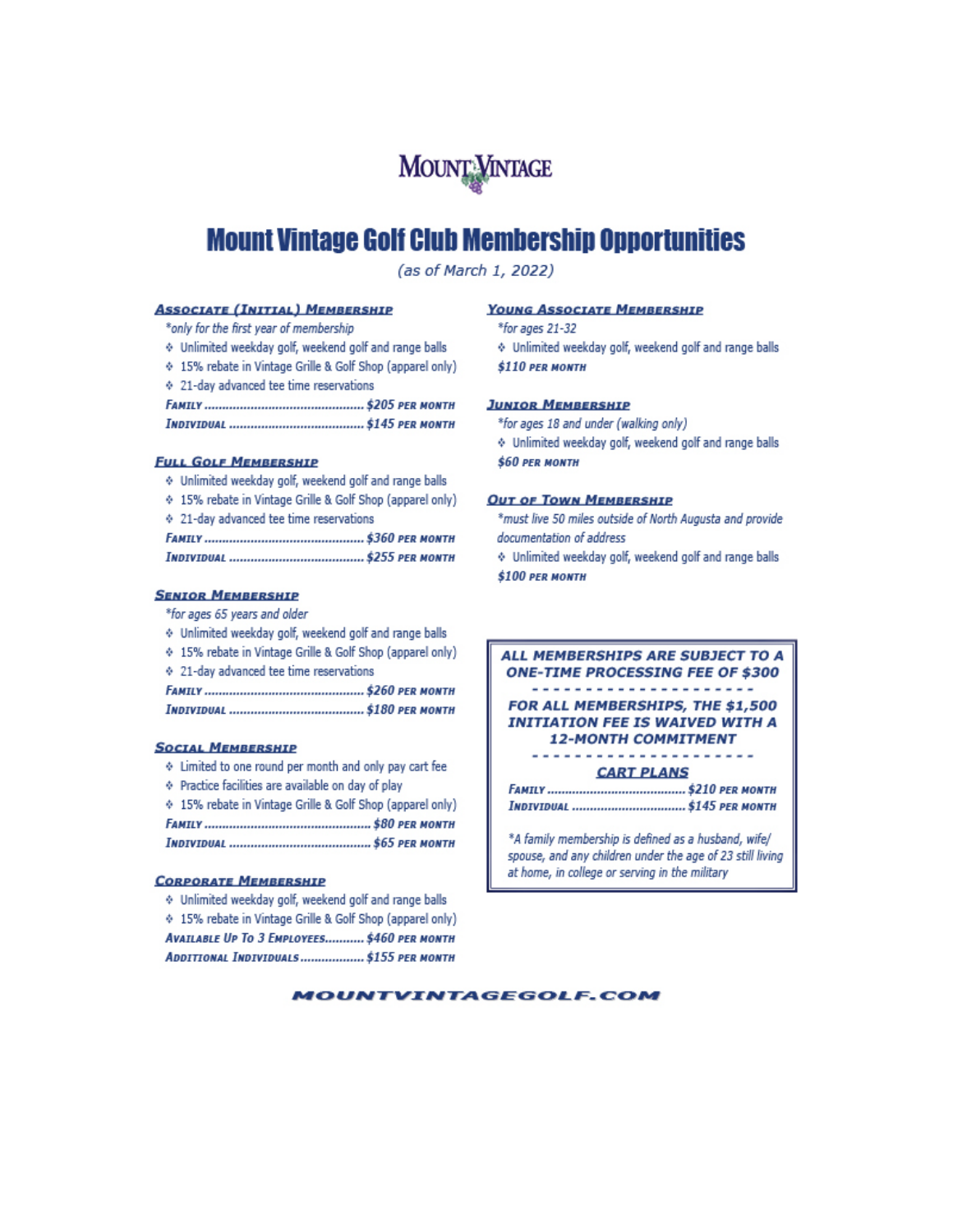## *EXHIBIT B*

## *Mount Vintage Golf Club*

## Rules & Regulations

In order to enhance the golf experience and safety of all persons and guests at Mount Vintage Golf Club (the "Golf Club"), the following rules and regulations ("Club Rules") shall govern the actions and conduct of all members and their guests at the Golf Club.

#### *Use of Facilities*

Member Initials:

The member(s) is entitled to the use and enjoyment of the Golf Club, subject to the terms and restrictions of the applicable membership plan, these Club Rules, and such other restrictions or limitations as may be imposed from time-to-time by management. *In addition, if a resident of Mount Vintage, the member(s) must be a member in good standing with the HOA according to the HOA Covenants and By Laws.* All modifications to rules will be appropriately distributed to members in writing.

The member is always required to check in with the Golf Shop, and sign for a golf cart each time a golf cart is used. Failure to check in with the golf shop may result in a loss of membership.

The Golf Club reserves the right to host special events and golf tournaments. Such events may partially or completely restrict the availability of golf course starting times and any or all Golf Club facilities, including, but not limited to use of the clubhouse, snack bar, practice range, and the golf course itself. The Golf Club shall have no liability for the temporary suspension of any privilege due to maintenance, repair, construction, improvements, acts of God, inclement weather, utility disruptions, or any and all other matters beyond the control of the Golf Club.

The management of the Golf Club shall be free to modify the features of the facilities, including but not limited to the relocation of operations, the implementation or cessation of services, the privatization of 18 holes, or such other adjustments or changes as management, in its discretion, deems appropriate.

## *Reservation Policies*

The Member shall make prior reservations for tee times according to the applicable Member's plan. Starting times that are not cancelled at least 48 hours in advance of play will be addressed as follows:

*1st Offense: Member will be suspended from access to facility* 

#### *2nd Offense: Member will be terminated from membership with facility*

All players must check in at the golf shop at least twenty (20) minutes prior to a reserved starting time. Failure to do so may result in a cancellation or delay of the tee time if other parties are prepared to play or on standby.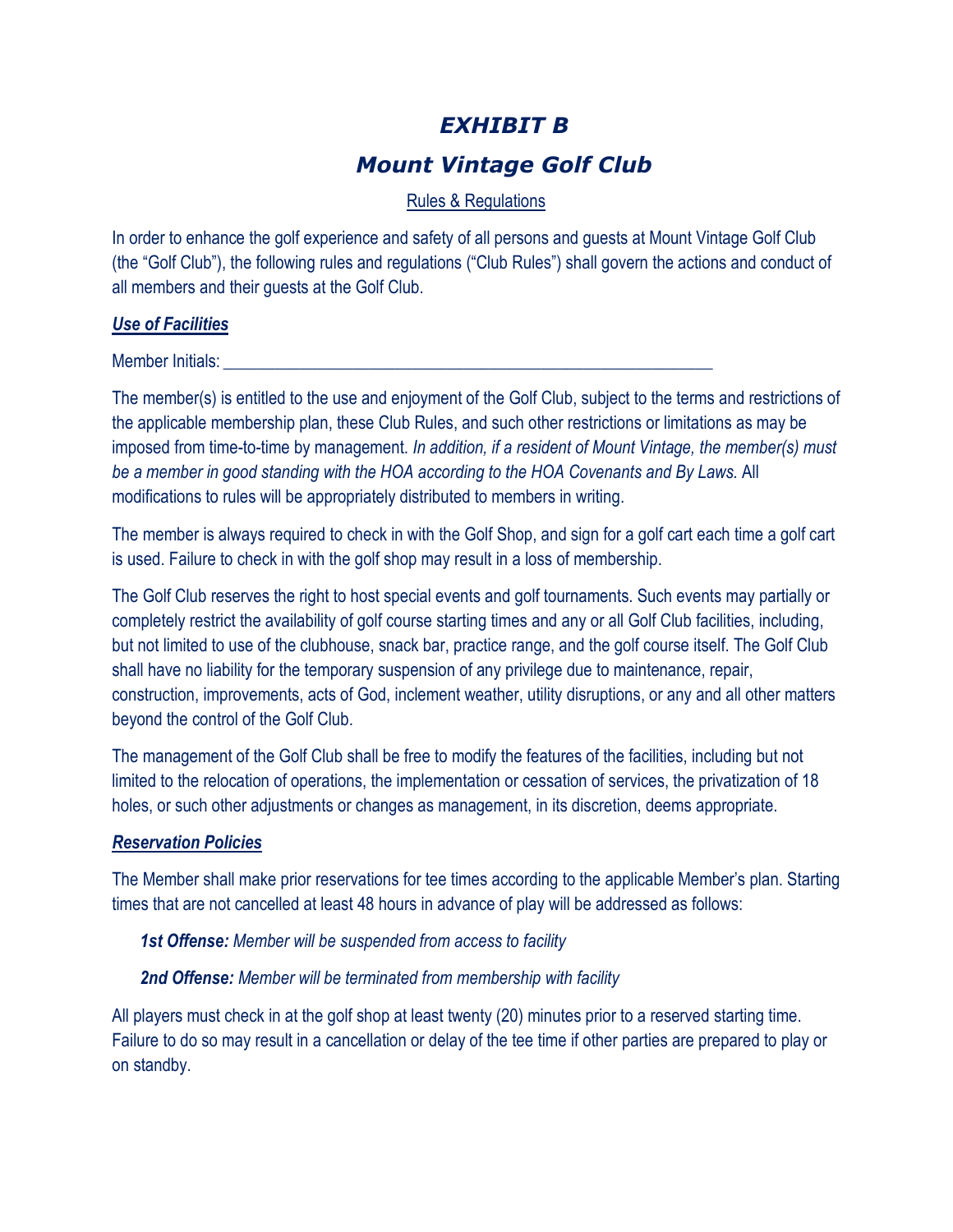### *Guest Policies*

Members must accompany all guests throughout the entire duration of their stay with the Golf Club. All guest fees are payable at the time of play. Guest passes and discounts are not in effect for tournaments or special events.

### *Pace of Play*

Players are required to keep pace with the group in front of them, and/or to complete 18 holes in four hours and thirty minutes, whichever is less.

Member Initials:

#### *Use of Golf Carts*

Golf carts are to be driven in accordance with applicable cart restrictions at all times, and otherwise in a safe and controlled manner. Golf carts are allowed on the fairways of all par 4s and 5s at a 90º angle from the ball to the cart path. However, inclement weather or other conditions may evoke further cart restrictions. The staff will notify players of any temporary restrictions, but players are expected to refrain from driving golf carts where it may damage the golf course. Privately owned golf carts are not allowed. No more than two carts per foursome are allowed. No more than two riders and two golf bags per cart.

#### *Dress Code*

All players must wear soft spikes. Proper golf attire is required. Denim, cut-off shorts, gym shorts, tank tops, halter-tops, swimwear, and shorts more than 4" above the knee are not allowed on the golf course or in the clubhouse at any time.

#### *Transfers and Revocations*

Membership privileges are personal to the Member and may not be sold, transferred, or otherwise assigned in any manner. The management of the Golf Club may revoke any membership without notice if a member violates any terms of the membership plan, general policies of the Golf Club and/or these Club Rules, as the same may be hereafter modified. No portion of any fees paid is refundable upon revocation. Club Rules may change from time to time at the discretion of management. All memberships expire as of the end of their stated term and the Golf Club is not obligated to continue any membership programs beyond such stated term. A new application for membership must be completed and approved for continued membership beyond the stated term. In the event of a sale or other transfer of the Golf Club, all memberships shall, at the buyer's or successor's election, either (a) be terminated, in which case Member would receive back his or her prorated share of Member's membership fee as of the effective date of sale or transfer, or (b) continue in place without regard to such sale or transfer. Member shall provide his or her reasonable cooperation in connection with any such matters.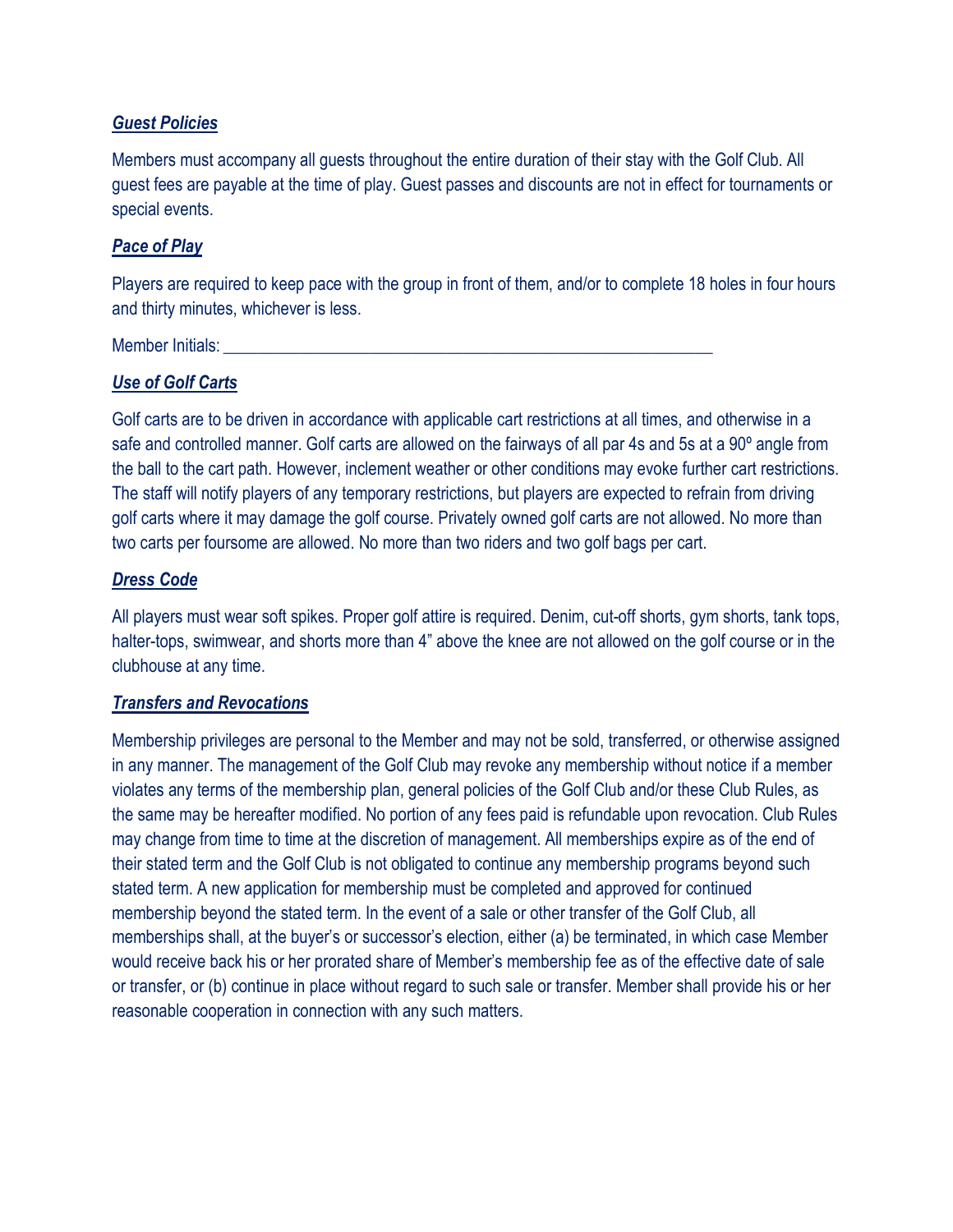## *Payment of Fees and Charges*

Membership fees are due and payable at the time the membership term begins as specified in the Membership Application and/or the first of every month for twelve months, whichever comes first. All membership fees are non-refundable.

## *Indemnification for Damage*

Member shall be responsible for all damages and personal injury caused by the Member, the Member's family, or any guest of the Member and the Member shall indemnify, defend, and hold harmless the Golf Club against any claims.

## *General Limitations*

The Golf Club shall have no liability for the physical damage, theft, or loss to any personal property of Member or Member's guests in any way arising from the use of the Golf Club facilities, to the greatest extent allowed by law.

## *General Code of Conduct*

While at the Golf Club facilities, Member shall conduct himself or herself in a manner that is not abusive, combative or disruptive to other players or staff.

## *Golf Club Management*

The Golf Club is administered by the management of the Golf Club. The management is free to run the club in accordance with its discretion. A membership at the Golf Club provides the Member with certain privileges to use but does not grant the Member any ownership interest in the Golf Club, or any input into the management of the Golf Club.

Member Initials: **Example 2018** 

# *COLLECTION FEE AGREEMENT*

I understand that I am responsible for the entire account.

I shall pay all monies to **EXECUTE:** I shall pay all monies to **EXECUTE:** A shall also acknowledge it is my responsibility to pay 100 percent of the balance owed to cover collection fees -- if sent to a Collection Agency -- plus court costs and any interest incurred if litigated upon.

I hereby certify that I have read and received a completed copy of this agreement and all its provisions.

*\_\_\_\_\_\_\_\_\_\_\_\_\_\_\_\_\_\_\_\_\_\_\_\_\_ \_\_\_\_\_\_\_\_\_\_\_\_\_\_\_\_\_\_\_\_\_\_\_\_\_\_\_\_\_\_\_\_\_\_\_\_\_\_\_\_\_\_\_\_\_\_*

*Date Signature Of Member/Parent/Guardian*